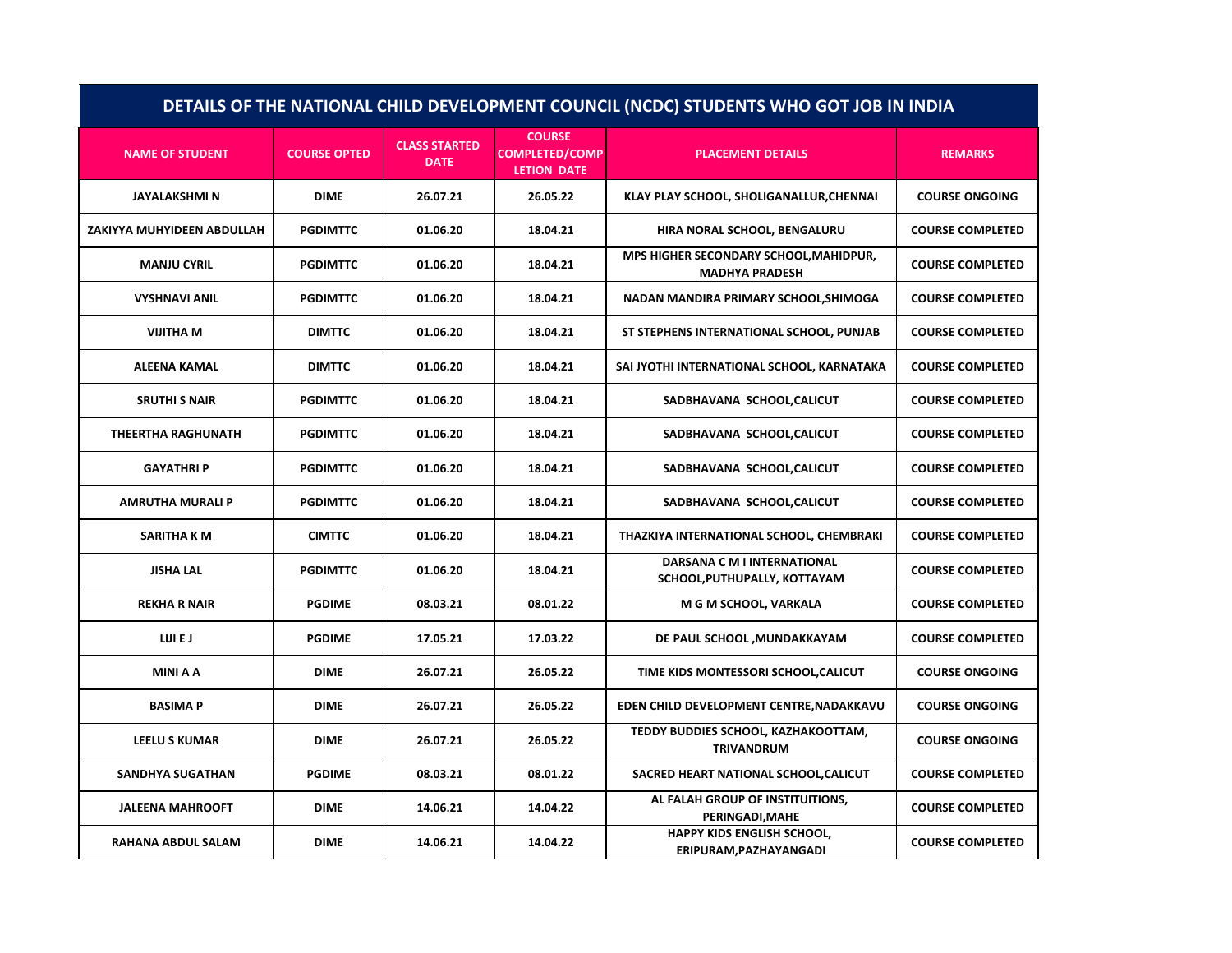| <b>LINDA AUGUSTINE</b>  | <b>CIME</b>     | 14.06.21 | 14.04.22 | LITTLE FLOWER SCHOOL, KOODARANGHI                                 | <b>COURSE COMPLETED</b> |
|-------------------------|-----------------|----------|----------|-------------------------------------------------------------------|-------------------------|
| <b>NEETHUKP</b>         | <b>DIME</b>     | 12.07.21 | 12.05.22 | ST ANTONYS SCHOOL, MOORKANAD,<br>IRINJALAKKUDA, THRISSUR          | <b>COURSE ONGOING</b>   |
| LAVANYA K K             | <b>PGDIME</b>   | 31.05.21 | 31.03.22 | SREE SANKARA VIDYA NIKETAN, KANNUR                                | <b>COURSE COMPLETED</b> |
| <b>ARATHI ASHOK</b>     | <b>PGDIME</b>   | 31.05.21 | 31.03.22 | <b>EMINENCE PUBLIC SCHOOL, PANDALAM</b>                           | <b>COURSE COMPLETED</b> |
| <b>HUSNA MK</b>         | <b>PGDIME</b>   | 31.05.21 | 31.03.22 | AL WAHDA ACADEMY, PUTHANATHANI                                    | <b>COURSE COMPLETED</b> |
| <b>SUFAIJA RAHMAN</b>   | <b>DIME</b>     | 31.05.21 | 31.03.22 | ICT ENGLISH MEDIUM SCHOOL, KASARGODE                              | <b>COURSE COMPLETED</b> |
| <b>CISSY CYRIL</b>      | <b>ADIME</b>    | 11.05.21 | 11.03.22 | SIDHARTHA GREEN SCHOOL, CHAVARA, KOLLAM                           | <b>COURSE COMPLETED</b> |
| SHEEJA M V              | <b>PGDIME</b>   | 11.05.21 | 11.03.22 | AZEEZIYA ENGLISH MEDIUM SCHOOL, KASARGOD                          | <b>COURSE COMPLETED</b> |
| <b>ANU VINCENT</b>      | <b>PGDIME</b>   | 03.06.21 | 03.04.22 | LITTLE MORE PLAY SCHOOL, THRISSUR                                 | <b>COURSE COMPLETED</b> |
| <b>ARCHANA V M</b>      | <b>PGDIME</b>   | 14.06.21 | 14.04.22 | MAPPLE BEAR CANADIAN PRE-SCHOOL, PATTOM,<br><b>TRIVANDRUM</b>     | <b>COURSE COMPLETED</b> |
| <b>SUKANYA S S</b>      | <b>DIME</b>     | 14.06.21 | 14.04.22 | JAWAHAR VIDHYABHAVAN ENGLISH MEDIUM<br><b>SCHOOL, TRIVANDRUM</b>  | <b>COURSE COMPLETED</b> |
| <b>SUSMITHA SURESH</b>  | <b>DIME</b>     | 14.06.21 | 14.04.22 | <b>MOUNT CARMEL ENGLISH MEDIUM</b><br>SCHOOL, KUNDARA, KOLLAM     | <b>COURSE COMPLETED</b> |
| <b>ANJU P NOUSHAD</b>   | <b>PGDIME</b>   | 14.06.21 | 14.04.22 | <b>GREEN CRESCENT PUBLIC SCHOOL, KODALY,</b><br><b>THRISSUR</b>   | <b>COURSE COMPLETED</b> |
| <b>MUHSINA S M</b>      | <b>DIME</b>     | 14.07.21 | 14.05.22 | MARKAZ PUBLIC SCHOOL, BALUSSERY, KOZHIKODE                        | <b>COURSE ONGOING</b>   |
| <b>VAISHNAES</b>        | <b>PGDIME</b>   | 14.07.21 | 14.05.22 | <b>1ST SCHOOL PLAY SCHOOL, THRISSUR</b>                           | <b>COURSE ONGOING</b>   |
| <b>RAJEENA SHAHIR</b>   | <b>PGDIMTTC</b> | 01.06.20 | 18.04.21 | KPMM ENGLISH MEDIUM SCHOOL, RODUVILA,<br><b>KOLLAM</b>            | <b>COURSE COMPLETED</b> |
| <b>SWATHI SUDARSHAN</b> | <b>DIMTTC</b>   | 01.06.20 | 18.04.21 | MOUNT CARMEL, NANTHIRICKAL, KOLLAM                                | <b>COURSE COMPLETED</b> |
| SAVITHA P K             | <b>PGDIMTTC</b> | 01.06.20 | 18.04.21 | TINY TOTS NURSERY SCHOOL, CHERIYANADU P<br><b>O,CHENGANNUR</b>    | <b>COURSE COMPLETED</b> |
| PINKY RAICHAL JOHN      | <b>PGDIMTTC</b> | 01.06.20 | 18.04.21 | BENEDICT ENGLISH MEDIUM SCHOOL, PUNALUR                           | <b>COURSE COMPLETED</b> |
| <b>ASWATHY C</b>        | <b>DIMTTC</b>   | 01.06.20 | 18.04.21 | <b>SLVLPS</b><br>PERUMPULIKAL, PANDALAM, PATHANAMTHITTA           | <b>COURSE COMPLETED</b> |
| <b>SREEJA V</b>         | <b>PGDIMTTC</b> | 01.06.20 | 18.04.21 | SLVLPS PERUMPULIKAL, PANDALAM.<br>PATHANAMTHITTA                  | <b>COURSE COMPLETED</b> |
| <b>AMRUTHA SUNIL</b>    | <b>PGDIMTTC</b> | 01.06.20 | 18.04.21 | LABOUR INDIA SCHOOL , KOTTAYAM                                    | <b>COURSE COMPLETED</b> |
| <b>ANUKP</b>            | <b>CIMTTC</b>   | 01.06.20 | 18.04.21 | <b>CHAVARA INTERNATIONAL</b><br>ACADEMY, VAZHAKULAM, MUVATTUPUZHA | <b>COURSE COMPLETED</b> |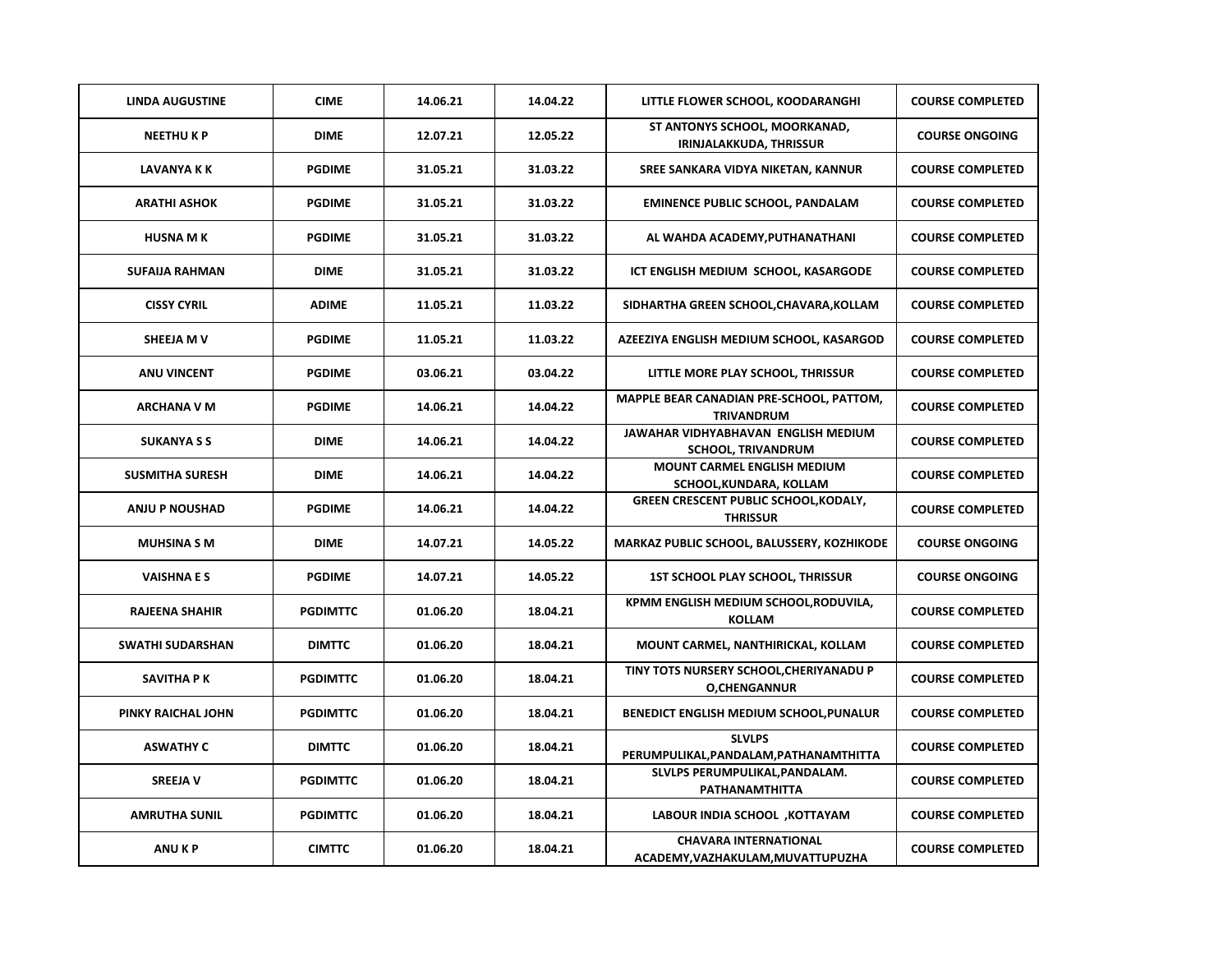| <b>SONIA JOSE</b>            | <b>CIPTTC</b>   | 01.06.20 | 18.04.21 | SACRED HEART ENGLISH MEDIUM HIGHER<br>SECONDARY SCHOOL, MOOLAMATTOM, IDUKKI    | <b>COURSE COMPLETED</b> |
|------------------------------|-----------------|----------|----------|--------------------------------------------------------------------------------|-------------------------|
| <b>BINCY U A</b>             | <b>CIPTTC</b>   | 01.06.20 | 18.04.21 | SACRED HEART ENGLISH MEDIUM HIGHER<br>SECONDARY SCHOOL, MOOLAMATTOM, IDUKKI    | <b>COURSE COMPLETED</b> |
| <b>PRINCY PRAKASH</b>        | <b>DIMTTC</b>   | 01.06.20 | 18.04.21 | ANGEL ARC , KAYAMKULAM                                                         | <b>COURSE COMPLETED</b> |
| <b>SHAHNAN</b>               | <b>DIMTTC</b>   | 01.06.20 | 18.04.21 | <b>RAYAN INTEGRATED QUR-</b><br>ANICSCHOOL, KARTHIKAPPALLY                     | <b>COURSE COMPLETED</b> |
| <b>BICHU KUNJUMON</b>        | <b>CIMTTC</b>   | 01.06.20 | 18.04.21 | HOLY CROSS SCHOOL, MULLURKARA, THRISSUR                                        | <b>COURSE COMPLETED</b> |
| UMMUKULSU P A                | <b>DIMTTC</b>   | 01.06.20 | 18.04.21 | SUNS "N" MOONS KINDERGARTEN, ALUVA-<br><b>STARTED ONLINE SCHOOL</b>            | <b>COURSE COMPLETED</b> |
| <b>SHANTY XAVIER</b>         | <b>PGDIMTTC</b> | 01.06.20 | 18.04.21 | STARTED ONLINE SCHOOL - RAINBOW KIDS,                                          | <b>COURSE COMPLETED</b> |
| <b>RESHMA XAVIER</b>         | <b>DIMTTC</b>   | 01.06.20 | 18.04.21 | <b>THRISSUR</b>                                                                | <b>COURSE COMPLETED</b> |
| <b>SHADIYA KASIM TK</b>      | <b>PGDIMTTC</b> | 01.06.20 | 18.04.21 | <b>MADAR ISLAMIC ENGLISH MEDIUM</b><br>SCHOOL, VATANAPALLY, THRISSUR           | <b>COURSE COMPLETED</b> |
| <b>SOUMYA RAMANKUTTY</b>     | <b>PGDIMTTC</b> | 01.06.20 | 18.04.21 | <b>GHS KUZHUR</b>                                                              | <b>COURSE COMPLETED</b> |
| <b>FARSANA ON</b>            | <b>PGDIMTTC</b> | 01.06.20 | 18.04.21 | MAHMOODIYA SCHOOL, PERINJANAM, THRISSUR                                        | <b>COURSE COMPLETED</b> |
| SULAIKATH SWAFVANA           | <b>PGDIMTTC</b> | 01.06.20 | 18.04.21 | ALBIRR ISLAMIC PRE SCHOOL CHERUVANCHERY                                        | <b>COURSE COMPLETED</b> |
| <b>SARANNYA M P</b>          | <b>PGDIMTTC</b> | 01.06.20 | 18.04.21 | SREE RAMA GURUKULAM L P SCHOOL,KADAVATHUR                                      | <b>COURSE COMPLETED</b> |
| HANNATH JUVAIRIYA PULUCKOOL  | <b>PGDIMTTC</b> | 01.06.20 | 18.04.21 | STARTED ONLINE SCHOOL -<br><b>ORCHIDS ONLINE KIDS</b><br><b>SCHOOL, KANNUR</b> | <b>COURSE COMPLETED</b> |
| <b>ROSAMMA JOSEPH</b>        | <b>CIMTTC</b>   | 01.06.20 | 18.04.21 |                                                                                | <b>COURSE COMPLETED</b> |
| <b>SHABNA MUMTHAS KALADY</b> | <b>PGDIMTTC</b> | 01.06.20 | 18.04.21 |                                                                                | <b>COURSE COMPLETED</b> |
| <b>SHIMYPA P</b>             | <b>PGDIMTTC</b> | 01.06.20 | 18.04.21 |                                                                                | <b>COURSE COMPLETED</b> |
| <b>FATHIMA HIBA</b>          | <b>DIMTTC</b>   | 01.06.20 | 18.04.21 |                                                                                | <b>COURSE COMPLETED</b> |
| <b>NIYAMOL P</b>             | <b>PGDIMTTC</b> | 01.06.20 | 18.04.21 | THE HORIZON SCHOOL, CALICUT                                                    | <b>COURSE COMPLETED</b> |
| <b>SUPRIYAK</b>              | <b>PGDIMTTC</b> | 01.06.20 | 18.04.21 | KAILASAADHA VIDHYANIKETHAN SCHOOL, THRISSUR                                    | <b>COURSE COMPLETED</b> |
| <b>MEETY TOLFY PAUL</b>      | <b>PGDIMTTC</b> | 01.06.20 | 18.04.21 | <b>1ST SCHOOL, MANUTHY, THRISSUR</b>                                           | <b>COURSE COMPLETED</b> |
| <b>NAYANA V S</b>            | <b>PGDIMTTC</b> | 01.06.20 | 18.04.21 | NIRMALA ENGLISH MEDIUM SCHOOL, ERUMAPETTY,<br><b>THRISSUR</b>                  | <b>COURSE COMPLETED</b> |
| SWATHI KRISHNA N S           | <b>PGDIMTTC</b> | 01.06.20 | 18.04.21 | IKIDS K2INTERNATIONAL SCHOOL, MALAPPURAM                                       | <b>COURSE COMPLETED</b> |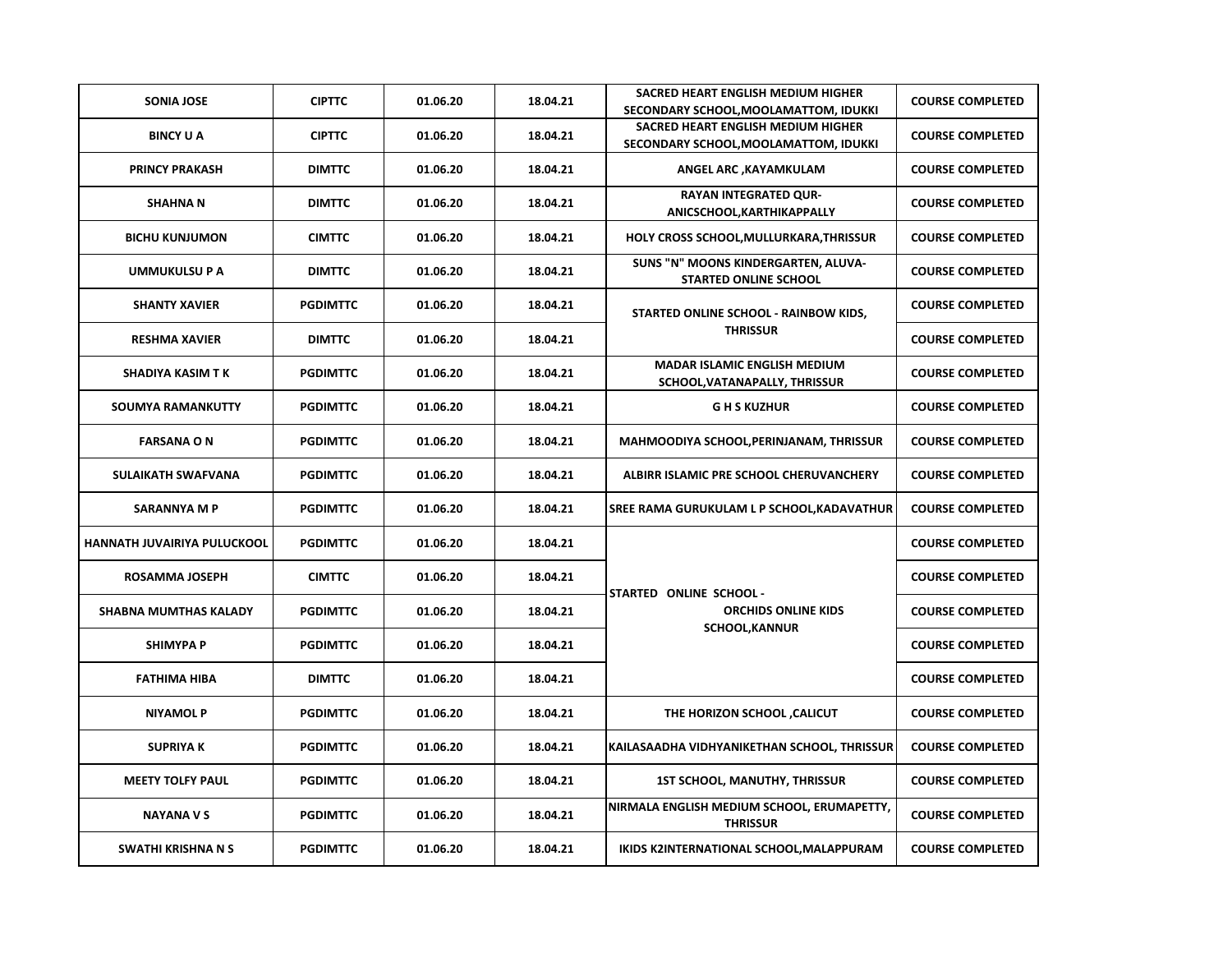| <b>DHANALAKSHMI B</b>     | <b>PGDIMTTC</b> | 01.06.20 | 18.04.21 | <b>ONLINE CLASSES &amp; OFFLINE TUITIONS,</b>                  | <b>COURSE COMPLETED</b> |
|---------------------------|-----------------|----------|----------|----------------------------------------------------------------|-------------------------|
| <b>SONIYA JOHNY</b>       | <b>DIMTTC</b>   | 01.06.20 | 18.04.21 | VIVEKANANDA NATIONAL ACADEMY, PUTHUKAD                         | <b>COURSE COMPLETED</b> |
| <b>RANJINI RAJAN P</b>    | <b>PGDIMTTC</b> | 01.06.20 | 18.04.21 | SITHARA'S BUTTERFLIES SCHOOL,<br>KALLAI, KOZHIKODE             | <b>COURSE COMPLETED</b> |
| <b>DHANYAU</b>            | <b>DIMTTC</b>   | 01.06.20 | 18.04.21 | ALP SCHOOL, CHITOOR, PALAKKAD                                  | <b>COURSE COMPLETED</b> |
| <b>ROSHNI RAJAN</b>       | <b>PGDIMTTC</b> | 01.06.20 | 18.04.21 | <b>EXCEL PUBLIC SCHOOL, THRISSUR</b>                           | <b>COURSE COMPLETED</b> |
| <b>LIJI KUNJUMON</b>      | <b>PGDIMTTC</b> | 01.06.20 | 18.04.21 | SEVENTH DAY ADVENTIST H S S, KOTTARAKARA,<br><b>KOLLAM</b>     | <b>COURSE COMPLETED</b> |
| <b>BICHU KUNJUMON</b>     | <b>CIMTTC</b>   | 01.06.20 | 18.04.21 | <b>HOLY CROSS CBSE</b><br>SCHOOL, MULLOORKKARA, THRISSUR       | <b>COURSE COMPLETED</b> |
| <b>JESNA KJ</b>           | <b>DIMTTC</b>   | 01.06.20 | 18.04.21 | <b>LITTLE ELLY PLAY</b><br>SCOOL, VAZHAKALA, KAKANAD, KOCHI    | <b>COURSE COMPLETED</b> |
| PREETHA N R               | <b>DIMTTC</b>   | 01.06.20 | 18.04.21 | BETHANY HIGHER SECONDARY SCHOOL,<br>NANGIARKULANGARA, HARIPPAD | <b>COURSE COMPLETED</b> |
| <b>RESEENTHA G T</b>      | <b>PGDIMTTC</b> | 01.06.20 | 18.04.21 | V R ANGELS MONTESSORI SCHOOL, PAMPADY<br>,KOTTAYAM             | <b>COURSE COMPLETED</b> |
| <b>ELSAMMA V J</b>        | <b>CIPTTC</b>   | 01.06.20 | 18.04.21 | REGINA MUNDI E M SCHOOL, THIRUVALLA                            | <b>COURSE COMPLETED</b> |
| <b>MANJU M M</b>          | <b>CIMTTC</b>   | 01.06.20 | 18.04.21 | ST MARY'S ENGLISH MEDIUM SCHOOL,<br>PULIKALKAVALA              | <b>COURSE COMPLETED</b> |
| <b>CINI MATHEW</b>        | <b>PGDIMTTC</b> | 01.06.20 | 18.04.21 | POORNODHAYA VIDYANIKETHAN THOTTUVA,<br>KURUVILANGADU, KOTTAYAM | <b>COURSE COMPLETED</b> |
| SANAH NAJEEB MUHAMMED     | <b>PGDIMTTC</b> | 01.06.20 | 18.04.21 | <b>NCDC FACULTY</b>                                            | <b>COURSE COMPLETED</b> |
| <b>VASILA V P</b>         | <b>PGDIMTTC</b> | 01.06.20 | 18.04.21 | <b>NCDC FACULTY</b>                                            | <b>COURSE COMPLETED</b> |
| <b>MARSILA PARVEEN KT</b> | <b>PGDIMTTC</b> | 01.06.20 | 18.04.21 | <b>NCDC FACULTY</b>                                            | <b>COURSE COMPLETED</b> |
| <b>RAHIMA RAHIM K P</b>   | <b>PGDIMTTC</b> | 01.06.20 | 18.04.21 | <b>NCDC FACULTY</b>                                            | <b>COURSE COMPLETED</b> |
| <b>SHIJINA K K</b>        | <b>PGDIMTTC</b> | 01.06.20 | 18.04.21 | <b>NCDC FACULTY</b>                                            | <b>COURSE COMPLETED</b> |
| <b>PRAVEENAT</b>          | <b>CIMTTC</b>   | 01.06.20 | 18.04.21 | <b>NCDC FACULTY</b>                                            | <b>COURSE COMPLETED</b> |
| <b>LEKHAS</b>             | <b>PGDIMTTC</b> | 01.06.20 | 18.04.21 | <b>NCDC FACULTY</b>                                            | <b>COURSE COMPLETED</b> |
| PRAMEELA KUMARI A         | <b>PGDIMTTC</b> | 01.06.20 | 18.04.21 | <b>NCDC FACULTY</b>                                            | <b>COURSE COMPLETED</b> |
| YAOMICHON RAGUI           | <b>PGDIME</b>   | 17.02.21 | 17.12.21 | <b>NCDC FACULTY</b>                                            | <b>COURSE COMPLETED</b> |
| <b>RENUC</b>              | <b>PGDIMTTC</b> | 01.06.20 | 18.04.21 | <b>NCDC FACULTY</b>                                            | <b>COURSE COMPLETED</b> |